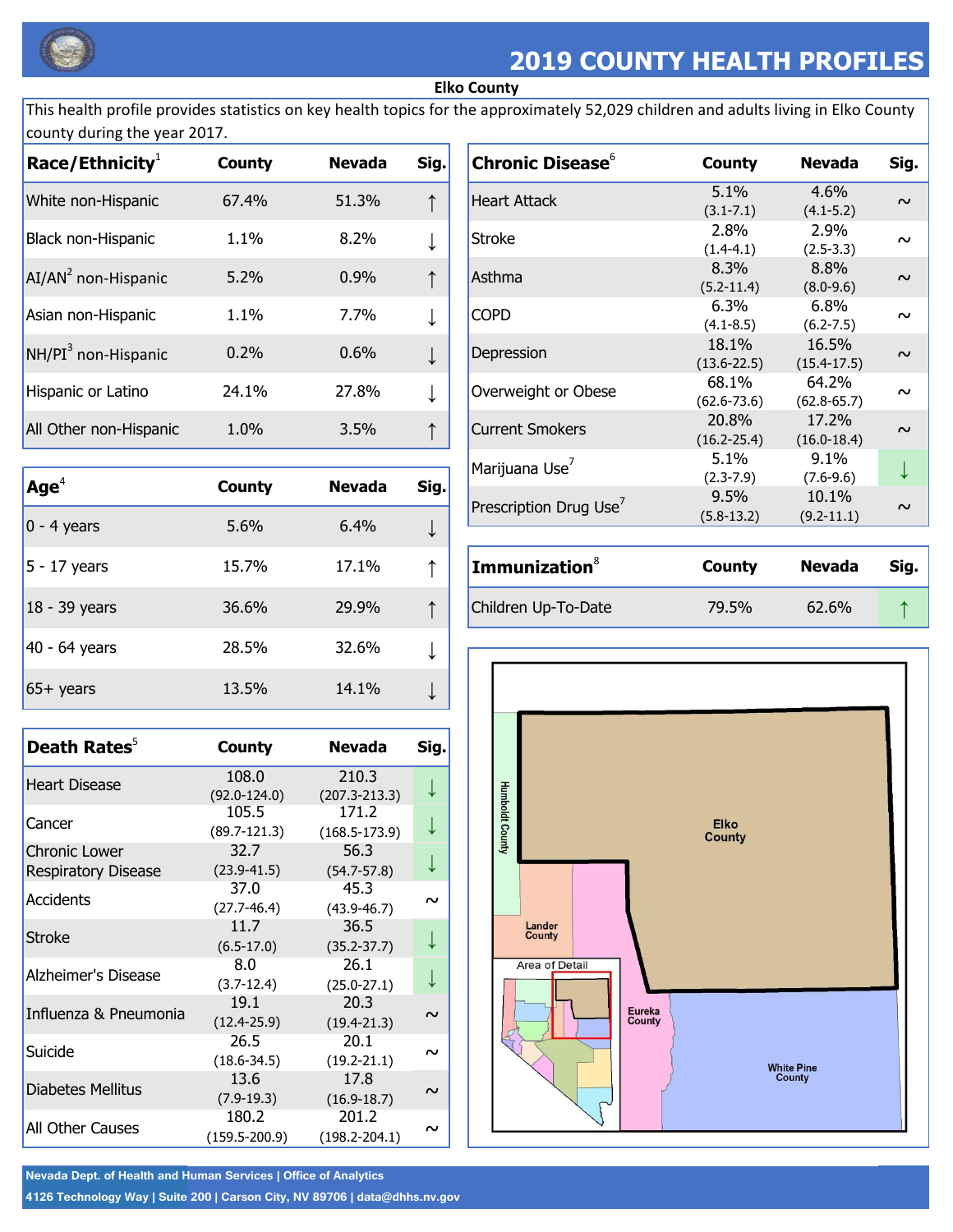

**Elko County 2019 COUNTY HEALTH PROFILES**

| <b>Substance Use</b>                   |                                   | <b>County</b>              | <b>Nevada</b>                                      | Sig. |
|----------------------------------------|-----------------------------------|----------------------------|----------------------------------------------------|------|
|                                        | All Drug-Related<br>Visits        | 812.0<br>$(758.4 - 865.7)$ | 1,314.2<br>$(1,305.0-1,323.4)$                     |      |
| Emergency<br>Room                      | Meth                              | 245.2<br>$(215.7 - 274.6)$ | 394.8<br>$(389.8 - 399.9)$                         |      |
| Encouters <sup>9</sup>                 | Opioid                            | 148.4<br>$(125.5 - 171.3)$ | 253.6<br>$(249.5 - 257.6)$                         |      |
|                                        | Alcohol                           | 1,134.7                    | 1,052.7<br>$(1,071.3-1,198.0)$ $(1,044.5-1,061.0)$ | ↑    |
|                                        | All Drug-Related<br><b>Visits</b> | 356.7<br>$(321.2 - 392.3)$ | 983.3<br>$(975.3 - 991.3)$                         |      |
| Inpatient                              | Meth                              | 138.3<br>$(116.1 - 160.4)$ | 293.4<br>$(289.0 - 297.7)$                         |      |
| Admission <sup>9</sup>                 | Opioid                            | 106.0<br>$(86.6 - 125.4)$  | 301.4<br>$(297.0 - 305.8)$                         |      |
|                                        | Alcohol                           | 295.0<br>(262.6-327.3)     | 668.3<br>$(661.7 - 674.9)$                         |      |
| Overdose<br>Death<br>Rate <sup>5</sup> | All Drug-Related<br>Overdoses     | 10.5<br>$(5.5 - 15.5)$     | 21.5<br>$(20.6 - 22.5)$                            |      |
|                                        | Meth                              | 3.7<br>$(0.7 - 6.7)$       | 10.4<br>$(9.7-11.1)$                               |      |
|                                        | Opioid                            | 4.3<br>$(1.1 - 7.5)$       | 15.5<br>$(14.7 - 16.3)$                            |      |
|                                        | Alcohol                           | 19.1<br>$(12.4 - 25.9)$    | 33.7<br>$(32.4 - 34.9)$                            |      |

| Child Welfare $^{10}$                            | <b>County</b> | <b>Nevada</b> |
|--------------------------------------------------|---------------|---------------|
| CPS Abuse/Neglect Reports <sup>11</sup>          | 205           | 15,755        |
| Percent Substantiated <sup>12</sup>              | 21.5%         | 17.6%         |
| Children in Foster Care During<br>CY201713       | 65            | 7,031         |
| Children in Foster Care as of<br>$12/31/17^{14}$ | 43            | 4,273         |

| Birth Rates $^{15}$                  | County            | <b>Nevada</b>     | Sig.   |
|--------------------------------------|-------------------|-------------------|--------|
| Less Than Adequate Prenatal          | 295.5             | 198.9             |        |
| Care <sup>16</sup>                   | $(268.6 - 322.4)$ | $(196.2 - 201.6)$ |        |
|                                      | 59.3              | 86.9              |        |
| Low-Birthweight Births <sup>17</sup> | $(47.3 - 71.4)$   | $(85.2 - 88.7)$   |        |
|                                      | 8.3               | 5.7               |        |
| Infant Mortality Rate <sup>18</sup>  | $(3.8-12.8)$      | $(5.2 - 6.1)$     | $\sim$ |
|                                      | 20.1              | 21.9              |        |
| Teen Birth Rate <sup>19</sup>        | $(16.5 - 23.7)$   | $(21.4 - 22.5)$   | $\sim$ |

| HIV/STD <sup>20</sup>                | County            | <b>Nevada</b>     | Sig. |
|--------------------------------------|-------------------|-------------------|------|
| Persons Living with HIV/AIDS         | 64.2              | 400.8             |      |
|                                      | $(42.9 - 85.5)$   | $(393.7 - 408.0)$ |      |
| <b>Sexually Transmitted Diseases</b> | 372.5             | 765.9             |      |
|                                      | $(321.2 - 423.7)$ | $(756.0 - 775.9)$ |      |

Nevada Dept. of Health and Human Services | Office of Analytics 4126 Technology Way | Suite 200 | Carson City, NV 89706 | data@dhhs.nv.gov

| Eligibility $21$                 | <b>Currently</b><br><b>Enrolled</b> | <b>Newly</b><br><b>Eligible</b> |
|----------------------------------|-------------------------------------|---------------------------------|
| NV Check Up                      | 350                                 |                                 |
| <b>Medicaid Enrollment</b>       | 7,659                               | 2,378                           |
| Percent of currently<br>enrolled |                                     | 31.0%                           |
| <b>SNAP Enrollment</b>           | 4,411                               |                                 |
| <b>TANF Enrollment</b>           | 150                                 |                                 |



| Income $^{23}$                | County | Nevada | Sig. |
|-------------------------------|--------|--------|------|
| Income Below Poverty<br>Level | 10.5%  | 14.9%  |      |
| Uninsured                     | 12.4%  | 16.2%  |      |

| Cancer $24$                         | <b>County</b>              | <b>Nevada</b>              | Sig. |
|-------------------------------------|----------------------------|----------------------------|------|
| All Types Incidence Rate            | 319.4<br>$(297.7 - 341.2)$ | 436.6<br>$(433.1 - 440)$   |      |
| 1 <sup>st</sup> Leading Cancer Type | <b>Breast</b>              | <b>Breast</b>              |      |
| Incidence Rate                      | 78.5<br>$(62.9 - 94.0)$    | 125.6<br>$(122.9 - 128.2)$ |      |
| 2 <sup>nd</sup> Leading Cancer Type | Prostate                   | Prostate                   |      |
| Incidence Rate                      | 59.1<br>$(59.1 - 88.0)$    | 101.9<br>$(101.9 - 106.7)$ |      |
| 3 <sup>rd</sup> Leading Cancer Type | Lung                       | Lung                       |      |
| Incidence Rate                      | 44.3<br>$(36.2 - 52.4)$    | 62.2<br>$(60.9 - 63.5)$    |      |